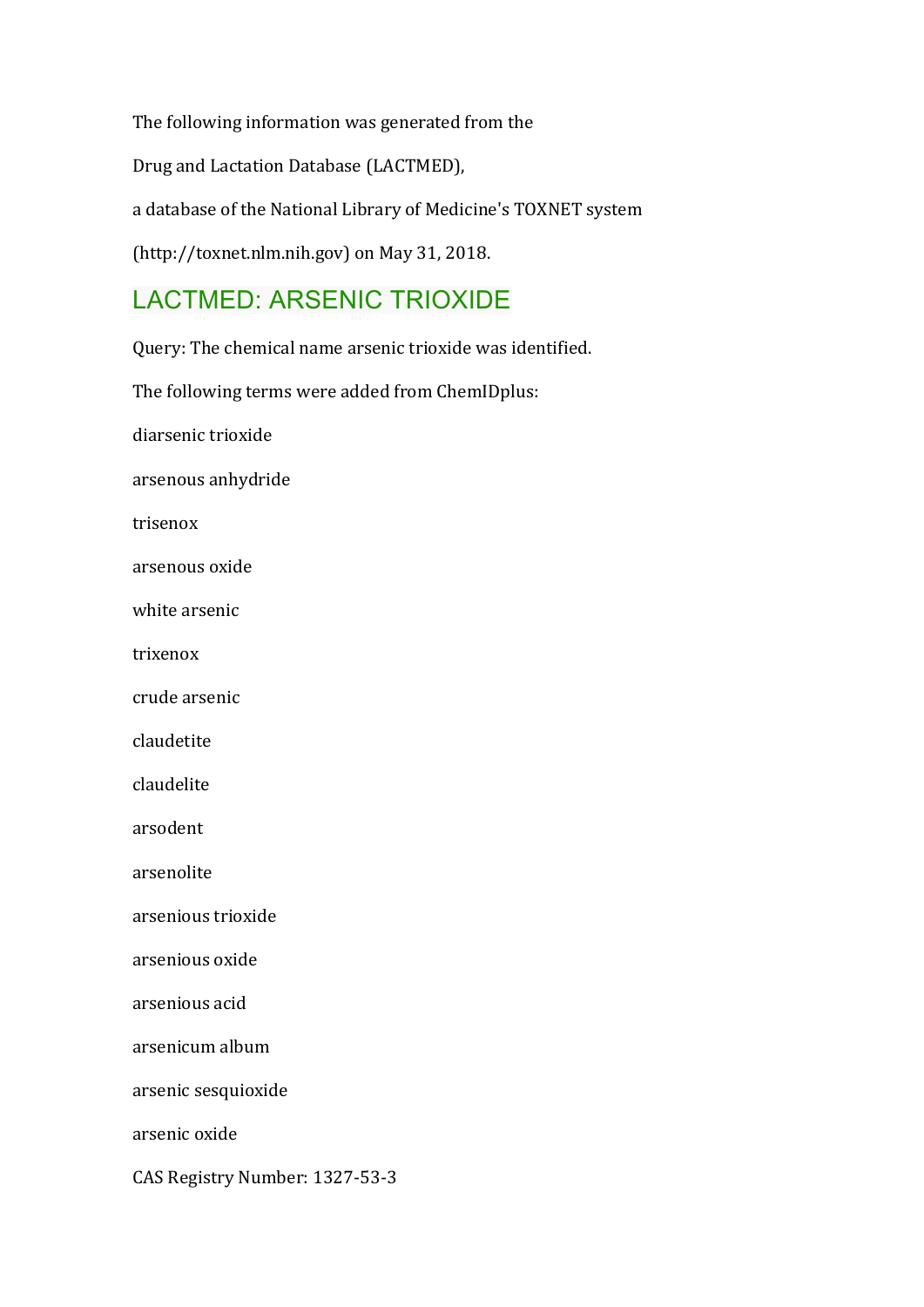## 1 - LACTMED

## DRUG LEVELS AND EFFECTS:

## SUMMARY OF USE DURING LACTATION:

Most sources consider breastfeeding to be contraindicated during maternal antineoplastic drug therapy. It might be possible to breastfeed safely during intermittent therapy with an appropriate period of breastfeeding abstinence; the manufacturer recommends an abstinence period of 1 week after the last dose. Chemotherapy may adversely affect the normal microbiome and chemical makeup of breastmilk.[1] Women who receive chemotherapy during pregnancy are more likely to have difficulty nursing their infant.[2]

## DRUG LEVELS:

Maternal Levels.Relevant published information was not found as of the revision date. Infant Levels. Relevant published information was not found as of the revision date.

## EFFECTS IN BREASTFED INFANTS:

Relevant published information was not found as of the revision date.

## EFFECTS ON LACTATION AND BREASTMILK:

A telephone follow-up study was conducted on 74 women who received cáncer chemotherapy at one center during the second or third trimester of pregnancy to determine if they were successful at breastfeeding postpartum. Only 34% of the women were able to exclusively breastfeed their infants, and 66% of the women reported experiencing breastfeeding difficulties. This was in comparison to a 91% breastfeeding success rate in 22 other mothers diagnosed during pregnancy, but not treated with chemotherapy. Other statistically significant correlations included: 1. mothers with breastfeeding difficulties had an average of 5.5 cycles of chemotherapy compared with 3.8 cycles among mothers who had no difficulties; and 2. mothers with breastfeeding difficulties received their first cycle of chemotherapy on average 3.4 weeks earlier in pregnancy. Of the 9 women who received a fluorouracil-containing regimen, 8 had breastfeeding difficulties.[2]